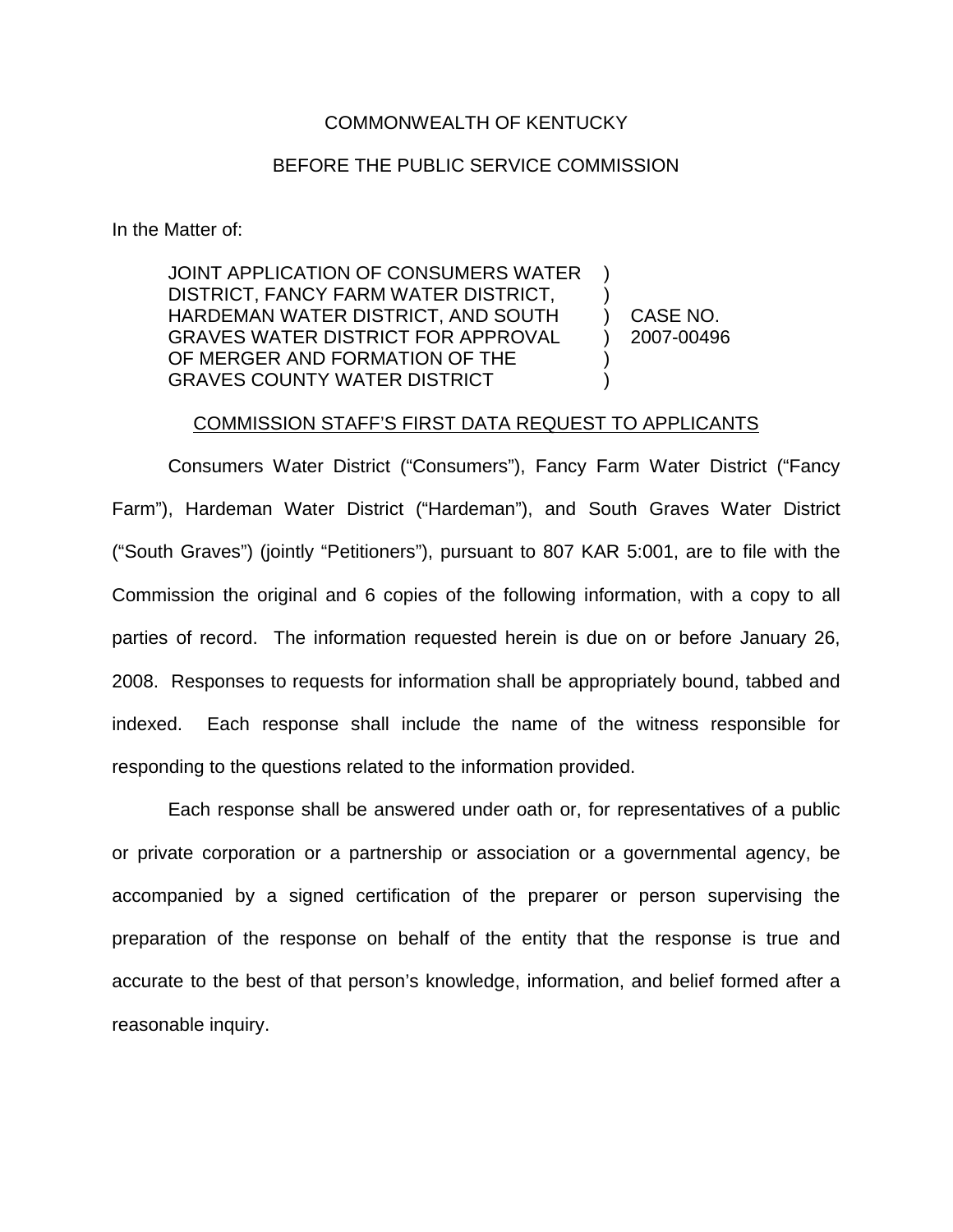Petitioners shall make timely amendments to any prior responses if they obtain information which indicates that the response was incorrect when made or, though correct when made, is now incorrect in any material respect. For any requests to which Petitioners fail or refuse to furnish all or part of the requested information, Petitioners shall provide a written explanation of the specific grounds for their failure to completely and precisely respond.

Careful attention should be given to copied material to ensure that it is legible. When the requested information has been previously provided in this proceeding in the requested format, reference may be made to the specific location of that information in responding to this request. When applicable, the requested information shall be separately provided for total company operations and jurisdictional operations.

1. In its explanation of the merger at 10(b), Petitioners state that, "[T]he merger is in the public interest in that Graves County Water District will be able to provide services to a larger area of residents, which should provide economies of scale and offset potential rate increases." Provide an analysis and/or study that will support the above statement.

2. Petitioners state in 10(c)(1) of the application that, "[T]he goods and services buying power of one larger water district would be stronger than any on individual system."

a. Cite specific examples of the savings that the merged Graves District can expect to achieve. Provide copies of all workpapers, calculations, and assumptions used to derive the expected cost savings.

-2- Case No. 2007-00496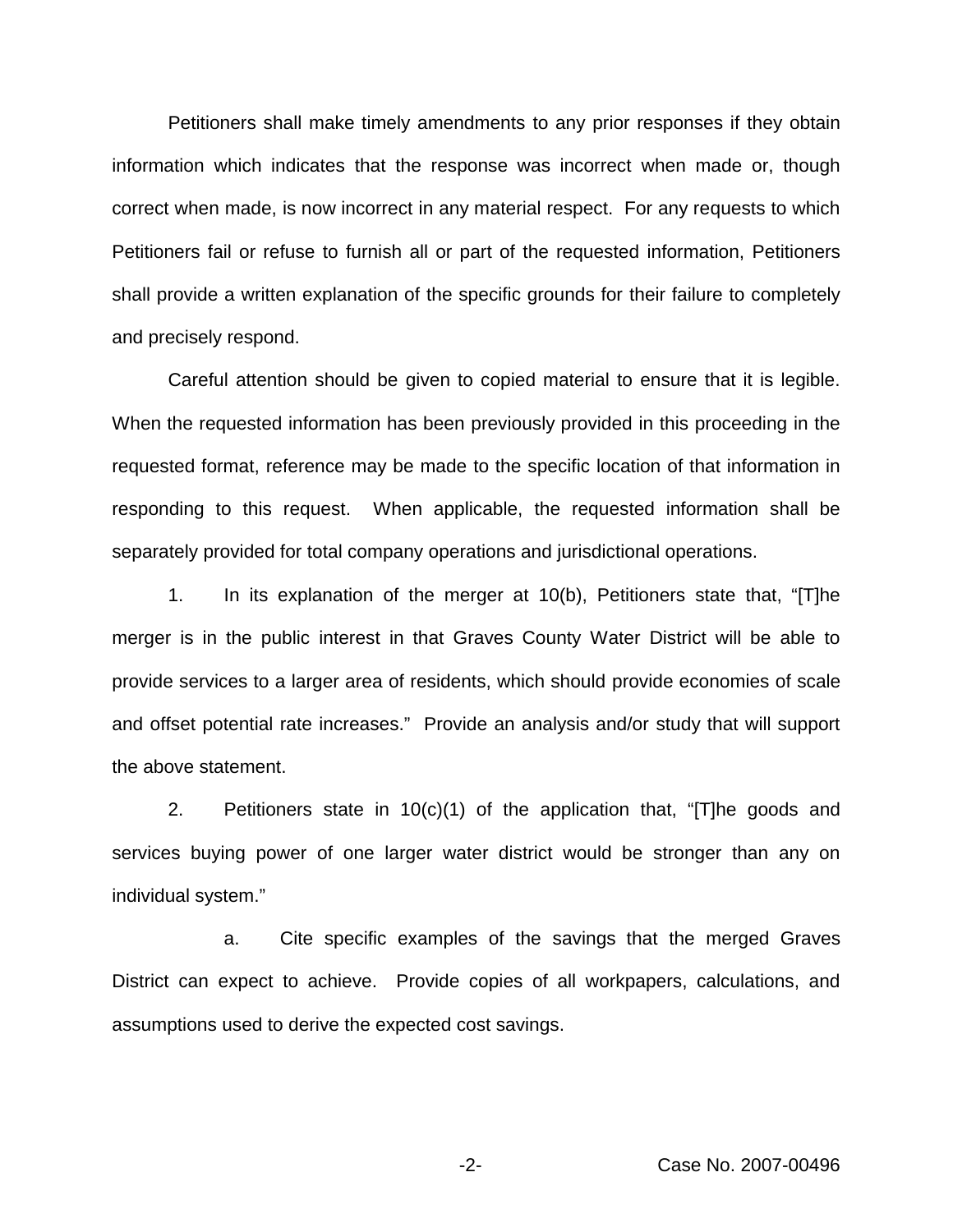b. Provide the calendar year 2007 annual cost information requested in the Table below. The information provided in the table for Graves District should be cost projections. Include copies of all workpapers, calculations, and assumptions used to derive the projected costs for Graves District.

| No. | <b>Services</b>             | <b>Consumers</b> | Fancy<br>Farm | Hardeman | South<br>Graves | Graves<br><b>District</b> |
|-----|-----------------------------|------------------|---------------|----------|-----------------|---------------------------|
| (1) | <b>Customer Billing</b>     |                  |               |          |                 |                           |
| (2) | <b>Meter Reading</b>        |                  |               |          |                 |                           |
| (3) | Lab Analysis                |                  |               |          |                 |                           |
| (4) | Contract Costs <sup>1</sup> |                  |               |          |                 |                           |
| (5) | Engineering                 |                  |               |          |                 |                           |
| (6) | Accounting                  |                  |               |          |                 |                           |
| (7) | Auditing                    |                  |               |          |                 |                           |
| (8) | Legal                       |                  |               |          |                 |                           |

c. Explain how Graves District with 3,107 residential water customers will be able to purchase materials, water meters, and chemicals at a lower cost.

3. Refer to 10(c)(4) of the application, Replacement of Old Lines. For each district provide its itemized 5-year plan of main and equipment replacements. Show how the projected replacements can be more efficiently accomplished by Graves District.

4. At 10(c)(6) of the application, Petitioners state that, "[A] larger consolidated district would have a better opportunity than smaller individual districts to secure and pay financing of projects necessary to serve new, unserved areas in the County." Provide documentation to support the above statement.

a. At 10(e)(2) of the application, Petitioners state that the Kentucky Infrastructure Authority ("KIA") has refinanced the Fancy Farm loan. As of December

<sup>&</sup>lt;sup>1</sup> Operations and Management.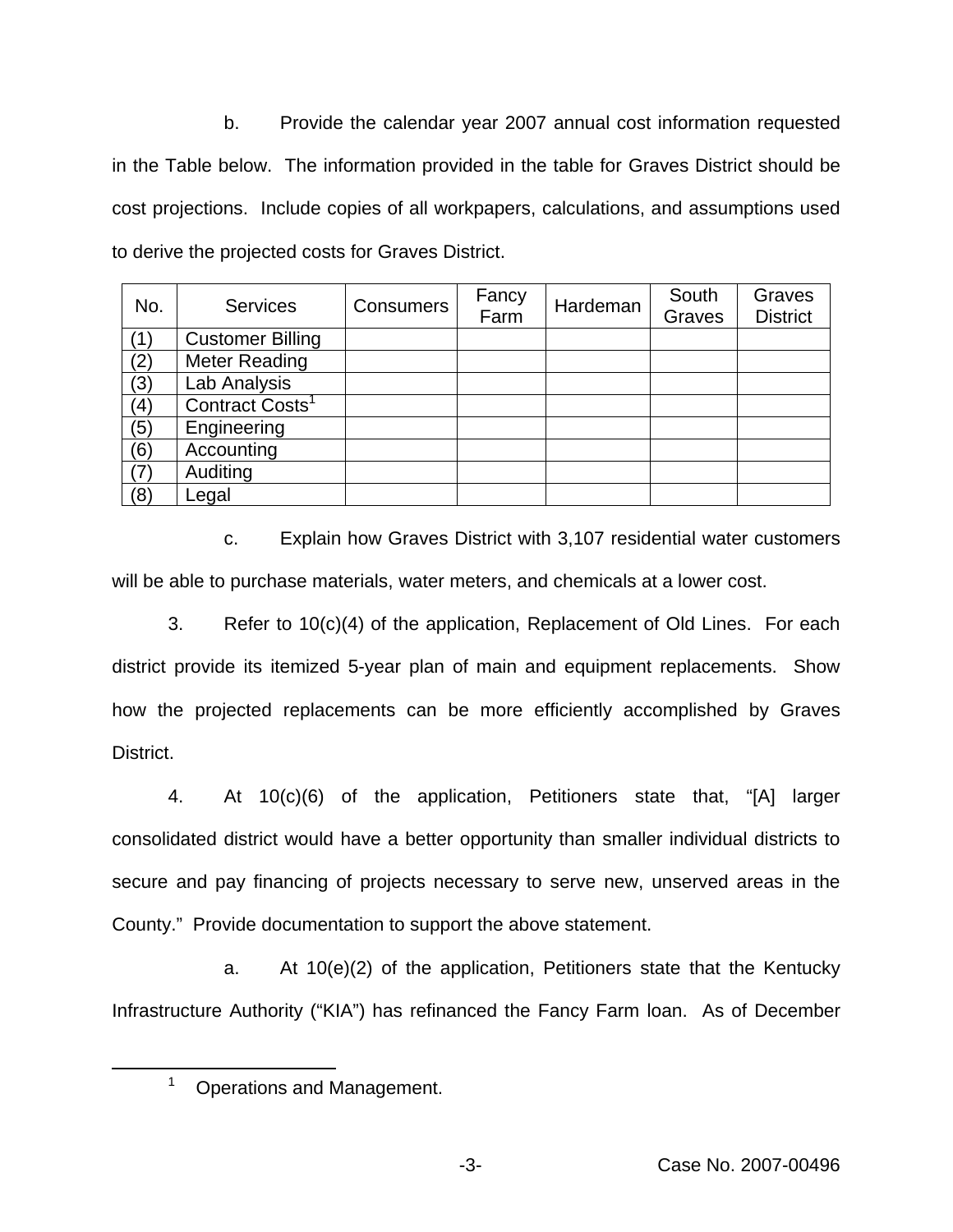31, 2006, Fancy Farm's only outstanding long-term debt is a KIA Fund B Loan issued July 1, 2006 in the amount of \$582,544.<sup>2</sup> State if this was the KIA loan that was refinanced, provide the KIA loan agreement, and cite the proceeding where Commission approval of the refinancing was granted.

5. At 10(e)(6) of the application, Petitioners state that, "[T]o the extent feasible, existing employees and service contractors, who are in place, effective as of the date of the merger, with any one or more water district(s) participating in the merger shall be offered available, similar positions or contractual arrangements for the initial year of operations."

a. For each water district provide the employee information requested in the table below.

| No. | <b>Description</b>           | <b>District Name</b><br>12/31/07 |
|-----|------------------------------|----------------------------------|
|     | Name                         |                                  |
| '2) | Title                        |                                  |
| (3) | Length of Employment         |                                  |
| 4)  | <b>Job Duties</b>            |                                  |
| (5  | <b>Current Annual Salary</b> |                                  |

b. Identify the employees listed in the response to 6(a) that will be employed by Graves District.

c. Identify the employees listed in the response to  $6(a)$  that will not be

employed by Graves District. Include the reason they will not be employees of Graves District.

<sup>&</sup>lt;sup>2</sup> Annual Report of Fancy Farm to the Public Service Commission of the Commonwealth of Kentucky for the Calendar Year Ended December 31, 2006 ("2006 Fancy Farm Annual Report") at 16.